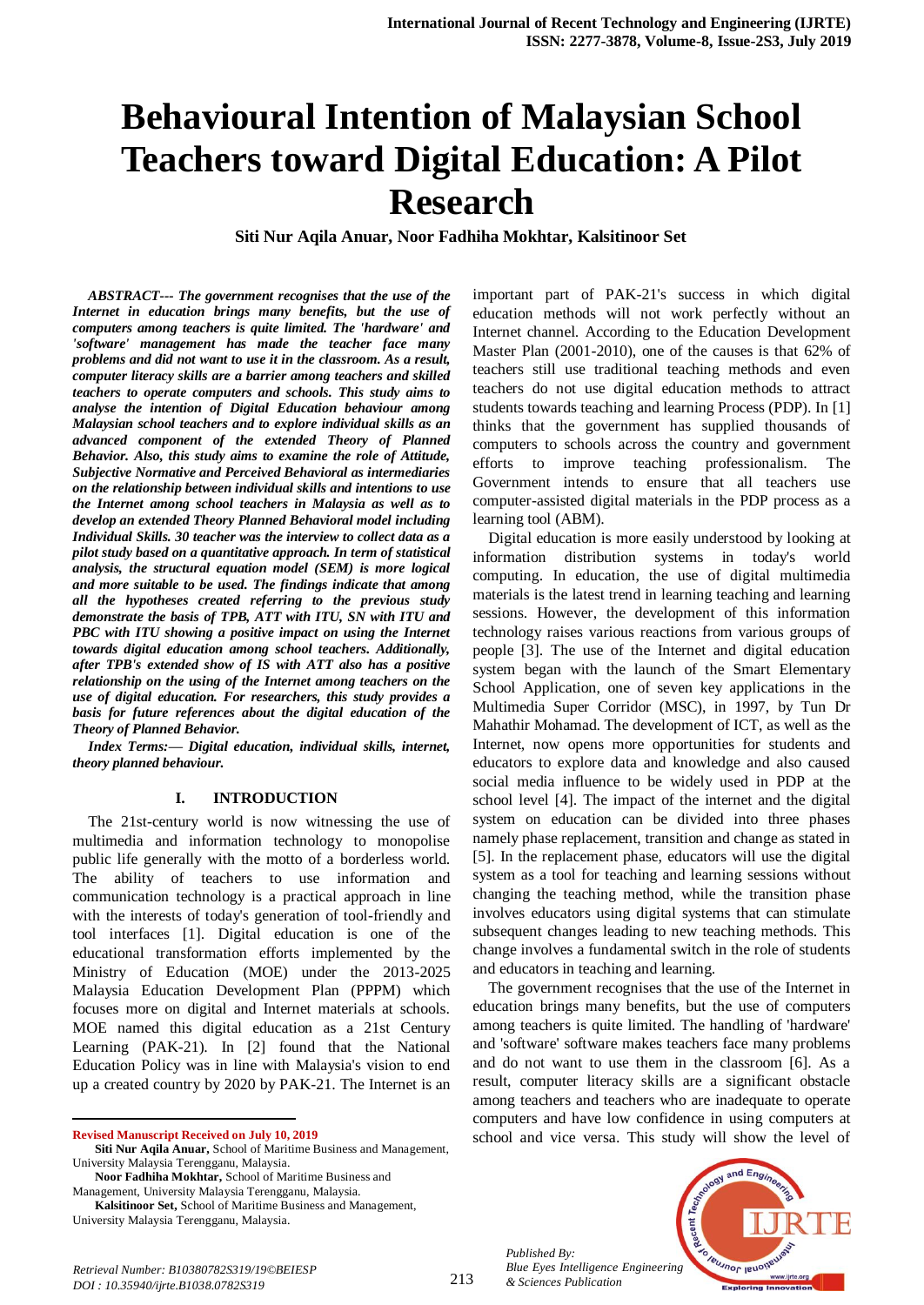computer usage in teaching and the intention of digital education behaviour among teachers. It is therefore important to analyse the behaviour of school teachers in Malaysia and to identify the element that influence them. The existing theory of Planned Behaviour (TPB) Theory with has combined to the Individual Skills. Therefore, this study can help the MOE to devise strategies to support and motivate academics to use the Internet digitally by making more changes in school teaching and learning processes to become e-schools.

## **II. LITERATURE REVIEW**

This paper has investigated the intention of Malaysian school teachers toward digital education. The hypothesis of the past research relationship among variable is determine whether all of independent variable directly or indirectly influence on behavioural intention which is the Internet usage.

## *A. Extended Theory of Planned Behavior (TPB)*

The theory of planned behavior (TPB) model developed by [7] is used as one of the most recognized testing instruments for measuring the cognitive ingredient of the consumers. TPB proposes that behavior is determined by the combination of an individual's intentions to engage in a particular behavior. According to [7], even if a mortal's attitude and subjective norm are in favour of performing a particular behavior, a belief that the behavior is too difficult to perform may cause the person to intend not to perform it. In summary, then, in [7] asserted that intention are determined by attitudes, subjective norms, and perceived behavioral control [8]. Therefore, it was modified by adding one core constructs which is individual skill. The details of these construct are as follows.

# *B. Individual Skills (IS)*

According to [9], individual skills (IS) are the ability to do something by using knowledge and it is different from one another. The process of teaching and learning is a process that involves the interaction of teachers with students and the effectiveness of teachers' education is dependent to how teachers can adapt and understand the problem of student learning.

 There are various aspects that influence the quality of teacher teaching. Among them are the knowledge and knowledge the teacher possesses, the methods used by teachers in implementing the teaching process and teacher personality. These aspects must be identified and understood. Among these issues is the teaching experience of a teacher, the subject taught by the teacher and the training that the teacher has attended [10].

 In [11] claimed that skills has a positive relationship with the intention, while in [12] stated that finding more positive attitudes toward the behavior and higher intentions to produce such behavior. However, in [13] found that individual skills significant factors with subjective norms and individual's skills are positive related with behavior to usage the computer [14]. Based on the arguments above, it is hypothesize that:

H1: There is a positive significant effect on Individual Skills with the relationship of intention to use among school teachers.

H2: Individual skills are positively significant related to an attitude among schools teachers

H3: Individual skills are positively significant related to subjective norms among schools teachers.

H4: Individual skills are positively related to perceive behavioral among school teachers.

## *C. Attitude (ATT)*

The study of attitudes has been exchanged to social psychological theory development since the birth of the field, and psychological insights into attitudes have enjoyed tremendous imp enactment in a wide range of applied settings, including politics, health, merchandising education, and much more [15]. According to [16], attitudes are hypothetical constructs that refer to "psychological learning that is expressed by a particular entity with some arc degree of party favour or disfavour". Attitudes are realised as internal cognitive processes that control one's behaviour. Thus, an attitude expresses itself as a tendency to always act in the same mode, according to the situations in which individuals are placed [16].

A study by [17] found that attitude will influence their behavioral intention and attitude was reported to be the most important factor that predicted the intention [18]. Hence, the next hypothesis is follows:

H5: Attitude is positively significant related to intention to use the Internet among school teachers.

## *D. Subjective Norms (SN)*

In [19] found that subjective norm can be defined as someone's perception of the pressing of his/her relatively talented mass to need to compare whether certain particular behaviour perform or not. The researchers also conclude that the military posture of the relationship between subjective norm and intention to share knowledge is extremely influenced by facilitating positive organizational climate [20]. Subjective norms consist of a person's belief about whether significant others think he or she should engage in the behavior and are assumed to assess the social insistence on the individual to perform or not to perform a particular behavior [21]. Previous studies found that subjective norms have significantly towards intention [22] and the hypothesized is follows:

H6: Subjective Norms is positively significant related to intention to use the Internet among school teachers.

# *E. Perceived Behavioral Control (PBC)*

In [23] defines behavioural control as follows: "this factor refresh to the perceived rest or difficultness playacting the behaviour and it assume to reflect experience as well as anticipates obstruction and obstacle", which means that these factors reflect the perceptions would be challenging or not perform an action and assumed a reflection of experience and expectation of obstacles.



*Published By:*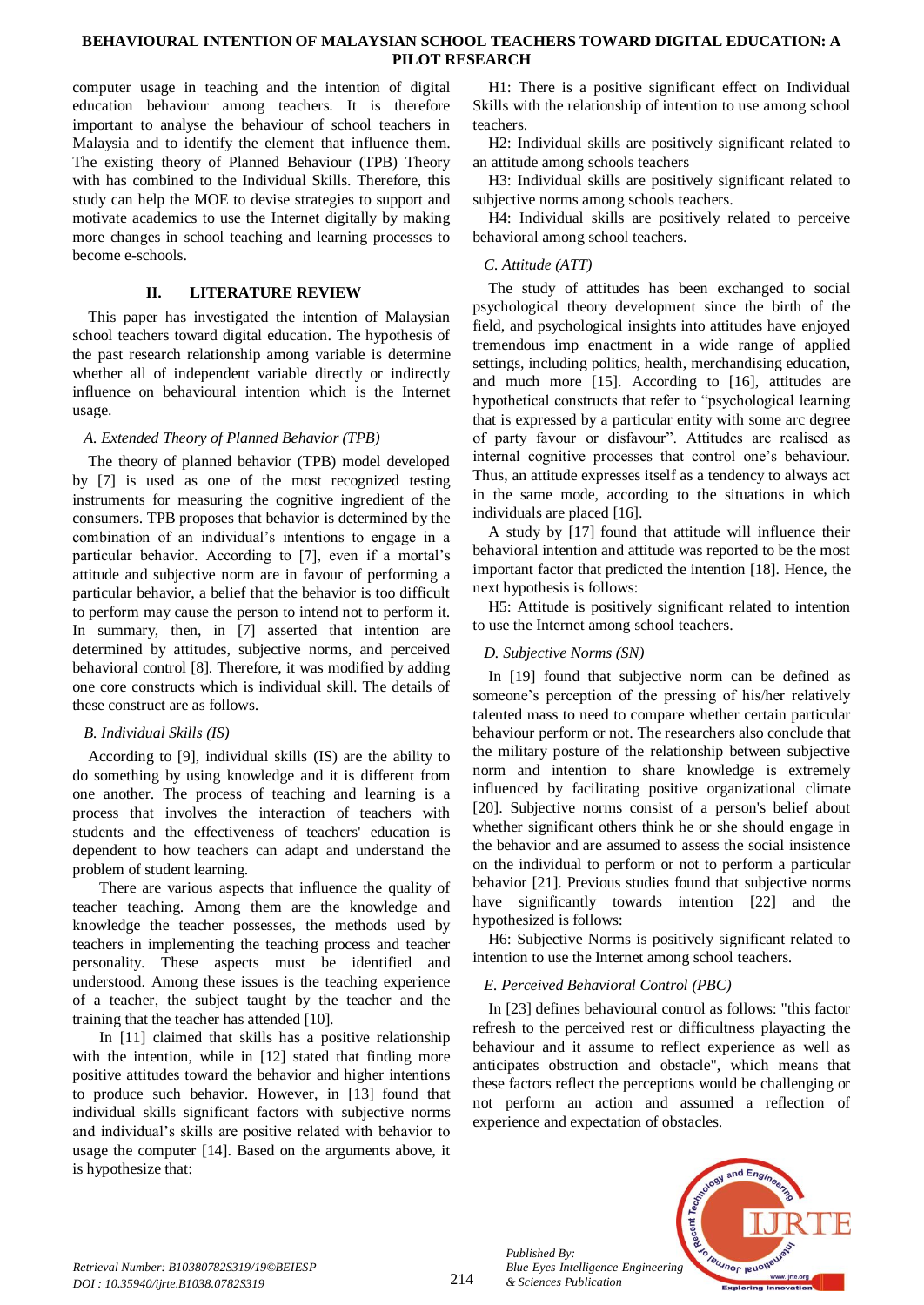Perceived behavioural control can be measured by asking direct doubt about the capability to perform a behaviour or indirectly by notion about the ability to mess with particular inhibiting or facilitating factors and is assumed sometimes to have a direct upshot on behaviour [24]. Further, perceived behaviour is a control behaviour of the individual's perception about the simplicity or difficulty in performing specific behaviours [25] and can determine a person's perception toward the ease or difficulty of being a whistleblower [26].

In general, attitude toward the behavior and perceived behavioral control significantly explained variation in intention [27] and perceived behavioral control significantly relationships between beliefs and intention [28]. Hence, our final hypothesis is as follows:

H7: Perceived Behavioral is positively significant related to intention to use the Internet among school teachers.

#### *F. Intention to Use (ITU)*

Most behaviour reaction based on intentions reflect of conscious plan or decision. [29]. The TPB was developed to predict an individual's behavioural intentions toward a specific effect [7]. Behavioural Intention of Use is a behavioural tendency to use a technology [30]. Then, TPB postulate that the individual's behavioural intention is influenced directly by motivating factors in their decisiondevising mental process [31].

The Internet is also used for purposes other than academic activities; then the Internet provides an additional opportunity while understanding the practice of usage and what drives them to use the Internet is required information for web-designers and to encourage the more excellent use of the Internet in the future [32]. The abundance of information provided is an attraction of the Internet to its users. Further, the educators and learners often use the internet to solve problems either in learning tasks or in everyday issues and the internet one of the new learning

media that is through the internet. High usage the rapid development of internet access devices and increasingly lower prices will also encourage the discovery of discoveries both theoretically and to be the basis for education [33].

The more favourable attitudes and subjective norms that combined with greater perceived behavioural control, make the stronger of the intention for environmentally-oriented behaviour [34]. In this study, to conceptualise the TPB as part of a broader conceptual framework that examined the tangible - or 'real' - outcomes that the intention to use the Internet among the school teacher toward digital education.

#### *G. Development of Theoretical Framework*

Previous studies have agreed to measure look of mastery associated with individual skills along with available resources and management sustenance in Fig. 1 [35]. In [36] proposed the theory of planned behaviours (TPB) to suggest that environmental pressure caused by norms would influence original behavioural intention.

#### **III. METHODOLOGY**

The unit of analysis of this study is at high school government only. The respondent of this study were the teachers that have intention to use digital education in classroom learning and teaching for teachers' day-to-day use and convenience.

#### *A. Data Collection and Sampling*

To collect data from teachers, we first need permission from MOE, Pahang state education, District Education Officer (PPD) and school administrators. Afterwards, 30 sets of questionnaires were distributed among teachers in selected schools. Participation is voluntary, and teachers are required to fill out a questionnaire. This survey was conducted at two secondary schools in the district of Bera, Pahang and this study was conducted for one month.



#### **Fig. 1: Research model**

#### *B. Instrument Development*

Rationalist believes in employing quantitative approach for data analysis and musical accompaniment objectivity to define their ontological statements [37]. Therefore, questionnaires have been developed to measure teachers' Intention to Behaviour in digital education. The questionnaire was divided into two parts. The first part of the questionnaire was about respondents'

demographic profiles and general interrogative related to digital education among teachers. While, the second part of the questionnaire covers the items measured namely Individual Skills, Attitudes, Subjective Norms, Perceived Behavioural Control and Intention to use. Measurement



*Published By:*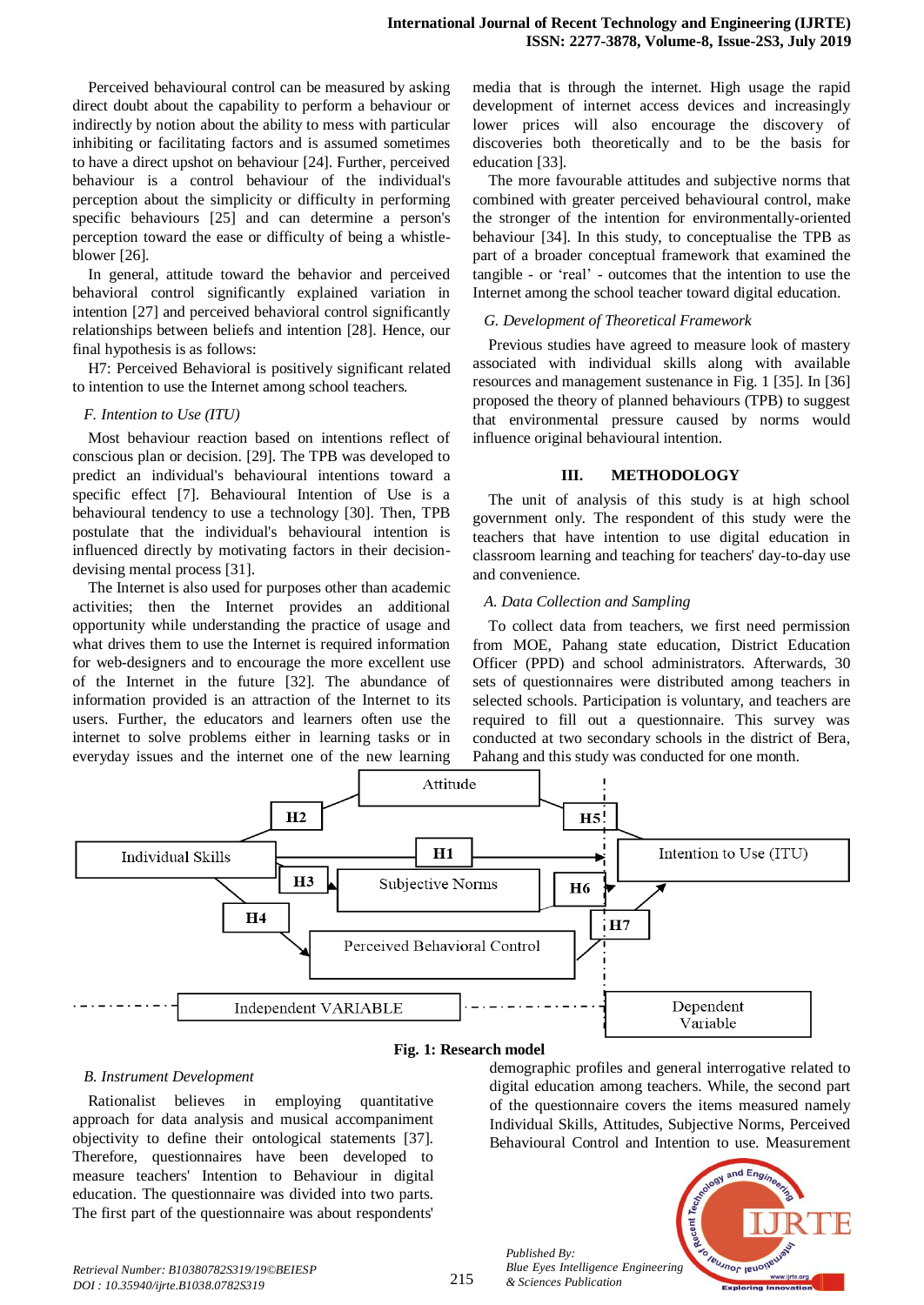item of Intention behaviour was adopted from [38]. Each piece is subtracted on the Likert scale of five points from 1 (strongly disagree) to 5 (strongly agree). The questionnaire was created and operated in two voice communications namely Bahasa Malaysia and English.

## *C. Respondent Profile*

The sample is 30, where 16.7% are male and the rest are female. Most respondents 36.7% are between 35 and 44 years old. 26.7% were above 25 to 34 years old and above 55 years old. Two respondents, 6.7%, did not answer this question. All the samples in the study were Malay (100%), 66.7% were teachers, and the Couse leaders is 23.3% while the coordinator is 6.7% and 3.3% were school principals. 60% of respondents have ten years of teaching experience. 53.3% are teachers from urban areas while 46.7% are teachers from rural areas. Furthermore, 70% of respondents had at least a Bachelor's Degree. Many teachers in this survey had education grade (DG) 48 of 30% followed by DG52 of 26.7%. About 60% of teachers have a monthly salary estimate of RM6001 to RM8000 per month followed by 26.7% for an estimated salary of RM4001 to RM6000. For job status, 90% are permanent teachers. About 40% of teachers allocate 2 to 3 hours a day to access digital education. There were 3 respondents who did not answer this question (10%).

## **IV. RESULTS AND ANALYSIS**

The information was analysed using Smart PLS version 3.2.7 software developed by [39] which is a variance based on structural equation modelling (SEM). SEM is a technique to estimate the causal relationship among variables. Following the two-stage analytical procedure, the measurement model is analysed first to assess the reliability and validity of the instrument and then hypotheses were tested through the structural model.

The item verbal description of both measure model and structural model are summarised in the following discussion section. It is a suitable choice to present the analysis instead of using covariance-based SEM because this study intended to predict the relationship between the variables in the research model rather than reproducing the covariance matrix to achieve model fit [40]. SEM is a technique to estimate the causal relationship among variables. Following the two-stage analytical procedure, the measurement model is analysed first to assess the reliability and validity of the instrument and then hypotheses were tested through the structural model. The detail descriptions of both measurement model and structural model are summarised in the following sections.

## *A. Measurement Model*

The first test is convergent validity which reflects whether a particular item measures a latent variable that it is supposed to be measured [41]. In [40] proposed that the loading and average variance explain (AVE) must exceed 0.5, and the composite reliability (CR) must reach 0.7 to ensure that convergent validity is established in the model. Thus, it can be confirmed that the measurement model showed the evidence of convergent validity.

| Construct    | Items            | Loadings | AVE   | <b>CR</b> |
|--------------|------------------|----------|-------|-----------|
| Attitude     | ATT1             | 0.861    | 0.674 | 0.925     |
| (ATT)        |                  |          |       |           |
|              | ATT <sub>2</sub> | 0.867    |       |           |
|              | ATT3             | 0.745    |       |           |
|              | ATT4             | 0.800    |       |           |
|              | ATT5             | 0.760    |       |           |
|              | ATT6             | 0.883    |       |           |
| Individual   | IS <sub>1</sub>  | 0.886    | 0.669 | 0.910     |
| Skills (IS)  |                  |          |       |           |
|              | IS <sub>2</sub>  | 0.801    |       |           |
|              | IS3              | 0.824    |       |           |
|              | IS4              | 0.824    |       |           |
|              | IS <sub>5</sub>  | 0.747    |       |           |
| Intention to | ITU1             | 0.828    | 0.724 | 0.913     |
| use (ITU)    |                  |          |       |           |
|              | ITU <sub>2</sub> | 0.880    |       |           |
|              | ITU3             | 0.833    |       |           |
|              | ITU4             | 0.862    |       |           |
| Perceived    | PBC1             | 0.791    | 0.634 | 0.924     |
| Behavioral   |                  |          |       |           |
| (PBC)        |                  |          |       |           |
|              | PBC <sub>2</sub> | 0.831    |       |           |
|              | PBC3             | 0.843    |       |           |
|              | PBC4             | 0.801    |       |           |
|              | PBC5             | 0.753    |       |           |
|              | PBC6             | 0.756    |       |           |
|              | PBC6             | 0.794    |       |           |
| Subjective   | SN <sub>1</sub>  | 0.757    | 0.642 | 0.935     |
| Norms (SN)   |                  |          |       |           |
|              | SN <sub>2</sub>  | 0.796    |       |           |
|              | SN <sub>3</sub>  | 0.832    |       |           |
|              | SN <sub>4</sub>  | 0.831    |       |           |
|              | SN <sub>5</sub>  | 0.823    |       |           |
|              | SN <sub>6</sub>  | 0.781    |       |           |

SN7 0.764 SN8 0.825

**Table 1: Result of measurement model**



*Published By:*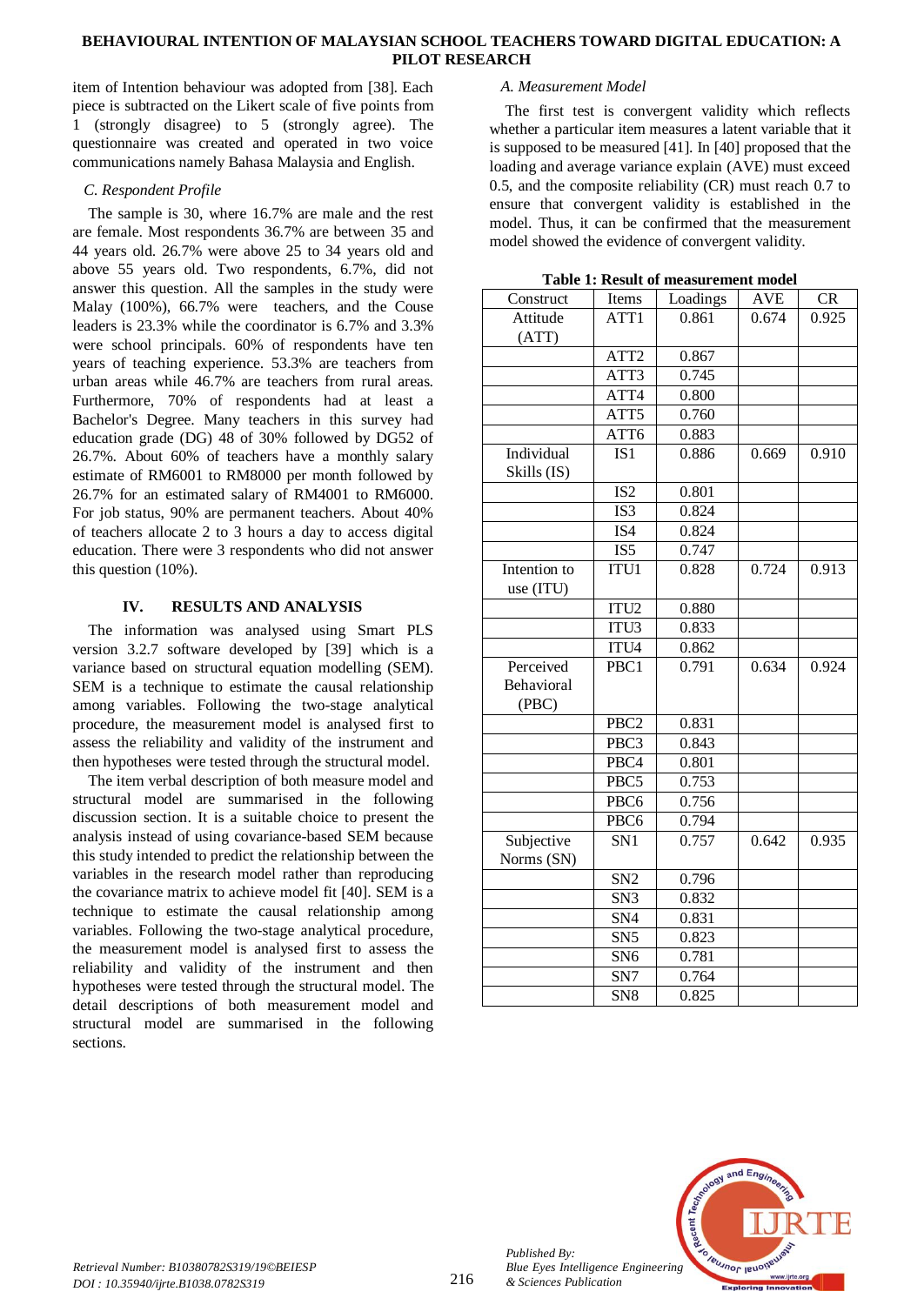



Convergent validity is ascertained by examining indicator loadings. In this work, factor loading values are supported as recommended by [42], the doorsill level of 0.6. All indicators values were above 0.6 that indicates the validity of the construct. Table 1 and Fig. 2 describe the resolution of the measured model. Discriminant validity assesses the extent to which a construct and its indicators differ from another idea and its index. Discriminant validity is measured by examining the correlation between the measures of the potential drop imbrication construct [43].

According to [44], the average variance shared between each construct and its measure should be greater than the variation shared between the constructs and other constructs. Table 2 showed the results of discriminant validity; all the bias values (square origin of AVE) are higher than off-diagonal values (correlations between the construct) indicates that the measure is discriminant.

| Table 2: Discriminant validity of measurement model |  |       |  |              |     |  |  |
|-----------------------------------------------------|--|-------|--|--------------|-----|--|--|
|                                                     |  | A TTP |  | <b>ITH L</b> | DDC |  |  |

|            | <b>ATT</b> | IS    | <b>ITU</b> | <b>PBC</b> | <b>SN</b> |
|------------|------------|-------|------------|------------|-----------|
| <b>ATT</b> | 0.821      |       |            |            |           |
| IS         | 0.711      | 0.818 |            |            |           |
| <b>ITU</b> | 0.722      | 0.692 | 0.851      |            |           |
| <b>PBC</b> | 0.759      | 0.685 | 0.824      | 0.796      |           |
| <b>SN</b>  | 0.683      | 0.753 | 0.847      | 0.784      | 0.801     |

## **Note: Bold values indicates the square root of AVE of each construct**

Table 3 demonstrates that all the loadings are greater than the correspondent cross-loadings. According to [45], discriminant validity can be assessed through the multitrait and multimethod intercellular substance namely the Heterotrait-Monotrait Ratio (HTMT). Using the HTMT criterion, if the values are greater than HTMT 0.85 indicates there was a problem with discriminant validity. As a display in Table 4, all the costs are lower than the required threshold value indicating that discriminant validity is valid for this study. Besides, the results of HTMT inference also show that confidence

time interval does not show a value of 1 on any of the construct, which also confirms discriminant validity.

| Table 3: Heterotrait-Monotrait Ratio (HTMT) |
|---------------------------------------------|
|---------------------------------------------|

|            | <b>ATT</b> | IS    | ITU   | <b>PCB</b> | <b>SN</b> |
|------------|------------|-------|-------|------------|-----------|
| <b>ATT</b> |            |       |       |            |           |
| <b>IS</b>  | 0.796      |       |       |            |           |
| <b>ITU</b> | 0.804      | 0.775 |       |            |           |
| <b>PBC</b> | 0.834      | 0.760 | 0.824 |            |           |
| <b>SN</b>  | 0.743      | 0.826 | 0.833 | 0.847      |           |

# *B. Hypothesis Testing*

Next, to test the hypotheses we used the path analysis. Hypotheses were tested running a bootstrapping procedure with a resample of 30, as suggested by [46]. The result reveals in table 4 show that five hypotheses were supported (H2, H4, H5, H6 and H7) and another two hypotheses were found as not supported (H1 and H3).

Individual Skills (β = 0.046, t = 0.923 : LL = -0.064, UL = 0.270, p < 0.175 ),  $(\beta = 8.545, t = 8.704$  : LL = 0.577, UL = 0.793, p < 0.000),  $(β = 8.093, t = 0.048 : LL)$ = -0.174, UL = 0.195, p < 0.481) and (β = 6.802, t = 6.987 : LL = 0.515, UL = 0.783,  $p < 0.000$ ) and Attitude  $(\beta = 0.937, t = 8.568$ : LL = 0.598, UL = 0.839, p < 0.000 ).

Meanwhile, Subjective Norms ( $\beta$  = 2.979, t = 2.076:  $LL = 0.118$ ,  $UL = 0.485$ ,  $p < 0.010$ ) and Perceived Behavior Control ( $\beta$  = 2.328, t = 3.189: LL = 0.306, UL = 0.704, p< 0.002).Table 6 demonstrates the PLS estimation results.



*Published By:*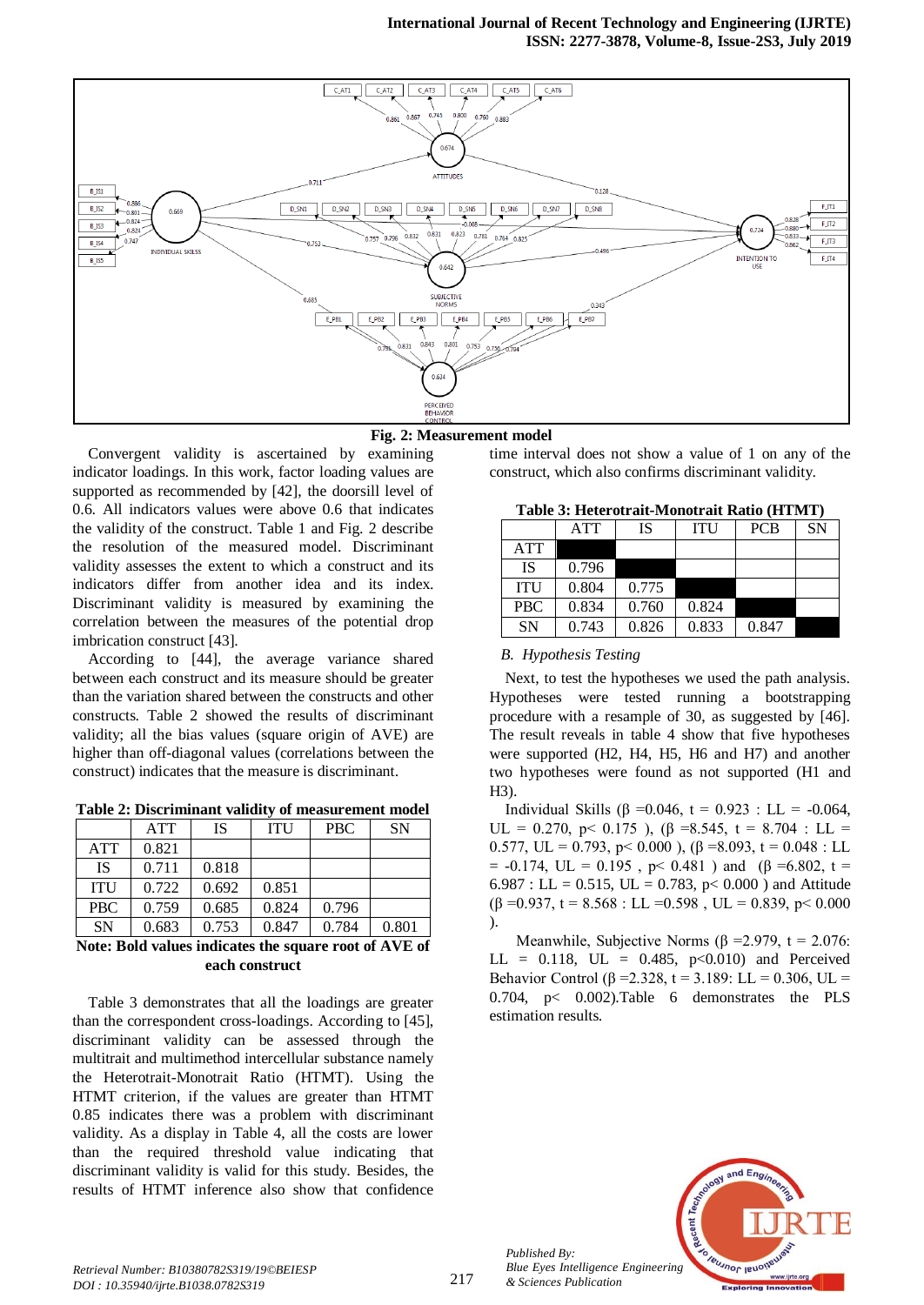| . <i>.</i> .   |                       |       |         |         |          |       |             |
|----------------|-----------------------|-------|---------|---------|----------|-------|-------------|
| Hypotheses     | Constructs            |       | T-Value | P-Value | LL       | UL    | Result      |
| H1             | $IS \rightarrow ITU$  | 0.046 | 0.923   | 0.175   | $-0.064$ | 0.270 | Unsupported |
| H2             | $IS \rightarrow ATT$  | 8.545 | 8.704   | 0.000   | 0.577    | 0.793 | Supported   |
| H3             | $IS \rightarrow SN$   | 8.093 | 0.048   | 0.481   | $-0.174$ | 0.195 | Unsupported |
| Η4             | $IS \rightarrow PBC$  | 6.802 | 6.987   | 0.000   | 0.515    | 0.783 | Supported   |
| H <sub>5</sub> | $ATT \rightarrow ITU$ | 0.937 | 8.568   | 0.000   | 0.598    | 0.839 | Supported   |
| H6             | $SN \rightarrow ITU$  | 2.979 | 2.076   | 0.010   | 0.118    | 0.485 | Supported   |
| H7             | $PBC \rightarrow ITU$ | 2.328 | 3.189   | 0.002   | 0.306    | 0.704 | Supported   |

#### **Table 4: Hypotheses testing**

#### **V. DISCUSSION**

The objective of this study is to analyse the intention of conducting Digital Education among school teachers in Malaysia. By adopting the TPB Framework, this study has revealed essential determinants that can influence the intention. This study has confirmed that the hypotheses for Individual skills on the attitudes and behaviours of the perceived behaviour, the attitude of the attitude used the norm of norms to be used, and the control of the perceived behaviour for the intention to use.

An individual skill was found to have a positive relationship with the attitude among school teachers. The finding was supported by [12]. Individual skills are something that is closely related to the attitude and H2 is supported. The individual skills were found a positive relationship with perceived behavioural control supported by [14] and the H4 is supported. Individual skills will influence the perceived behaviour control associated with them because the ability of their self will help to improve perceived behavioural control of a person. The recent study by [17] found that the attitudes will influence the behavioural intention and have supported from [18] that have reported the attitude to be the most important factor that predicted the intention. A positive attitude will directly affect the intention of the behaviour. Then attitude is essential to measure the practice of intention. Thus, the H5 is supported in this study.

Scholar has reported that subjective norms have significantly toward intention by [22]. The subjective norm factors and the influence of the surroundings will influence intention and H6 is supported. In general, attitude toward the behaviour and perceived behavioural control significantly explained variation in intention reported and have support from [28] that prove the significant relationships between beliefs and intention and H7 is supported.

However, the hypotheses with Individual skills to purpose to use and subjective norms were found as unsupported. In general, the study revealed that the TPB framework is still useful in explaining the intention to use digital education among school teachers in Malaysia. For this researcher provides the basis for further improvement of the adoption model of TPB while for practitioners improving individual skills can increase user usage. For suggesting that the future study should include more respondent to get more significant data and extend the survey to all teaching staff in Malaysia including teachers in Primary Schools.

Regarding the theory of constructing this study try to develop a new method by putting a new variable in TPB integration and perceived individual skills. It is important to note that individual skills are changing new compatible with TPB models. Therefore, the proposed model makes a significant contribution to the emerging digital literary literature, especially about the use of teaching and learning in schools. In the context of management, the results of this study highlight some of the critical factors that lead to the adoption of teachers in schools. First, although other TPB factors such as Attitudes, Subjective Norms and Perceived Behavioural Control have a significant impact on consumer intentions, therefore substantial performance analysis has shown that among other factors, individual skills maintain the maximum effect of teachers' desire to adopt education digitally. Secondly, the most important contribution in this study is the study of consumer feedback. We have found that the intentions of teachers can bring the teachers' suggestions. Finally, the outcome has also revealed that individual skills are considered to be among the key factors in determining the user's intentions. Therefore, we suggest that teachers' intentions on the use of digital education can be enhanced if policymakers focus on factors such as individual skills to enhance teachers' confidence to teach using digital education.

#### *B. Limitations and Directions for Future Research*

The field of the study has the limitation that gives the impulse for further research in the area of the probe. First, our analysis is cross-sectional and measures the teachers' intention in using digital education which may be less common than longitudinal report, and this study predicts the user's intention. Hence, future research can be done on the behaviour of real consumer customers and further increase the number of respondents to obtain more significant data. Also, this study should involve teachers in government and private schools comprising primary and secondary school teachers to learn more about the provision of teachers in Malaysia on digital education now.

#### **VI. CONCLUSION**

This study has contributed to research by explaining the ongoing features of knowledge sharing and the determinants of continuous intentions in the context of digital education and intention to use. Theoretical

*A. Theoretical and Managerial Applications*



*Retrieval Number: B10380782S319/19©BEIESP DOI : 10.35940/ijrte.B1038.0782S319*

*Published By:*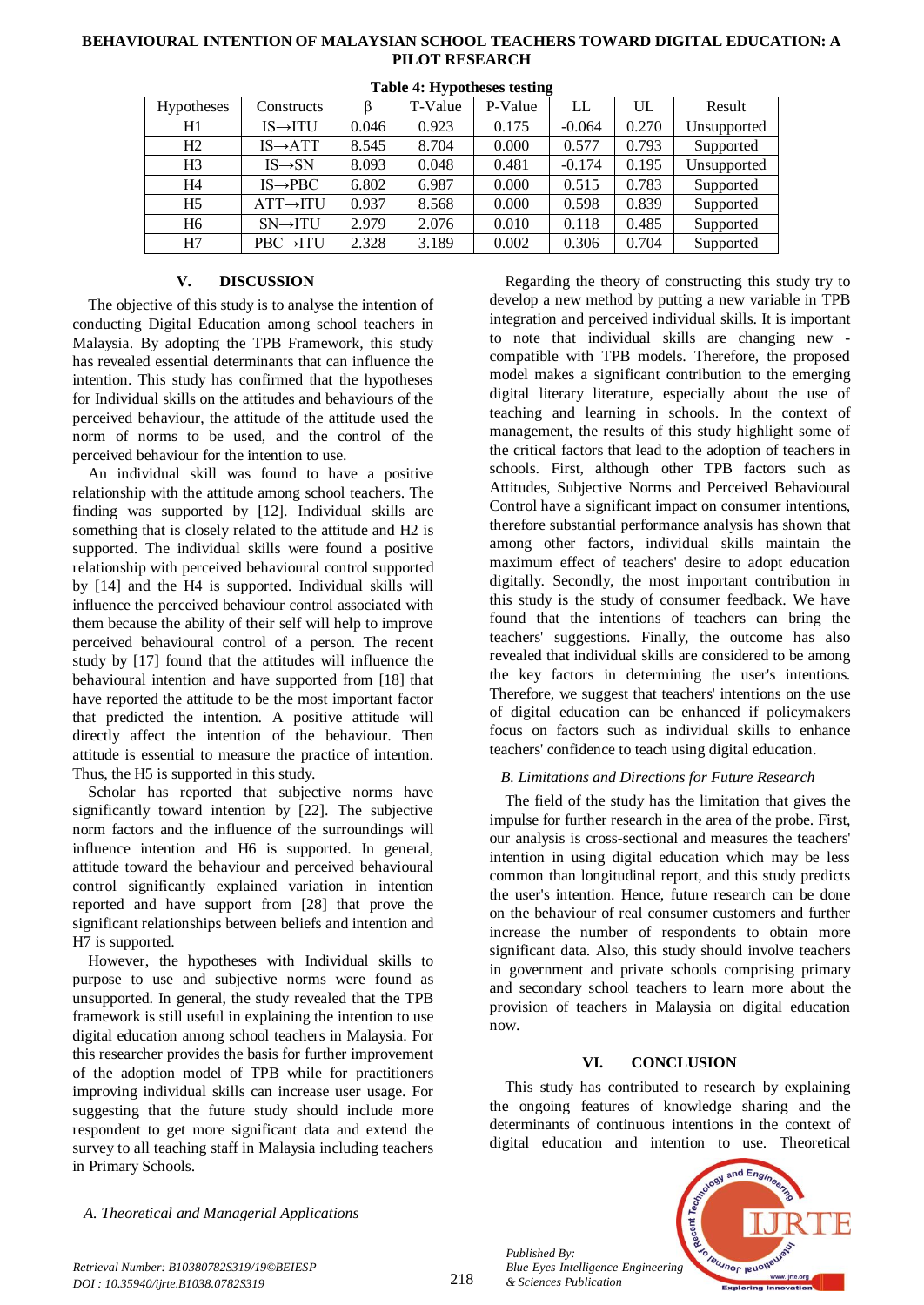contributions are presented below: First, this article contributes to providing a better understanding of ongoing knowledge sharing and identifying the theoretical foundations that describe this current behavior. Secondly, this study uses the theory of Planned Behavior, to explain more about what determines Intention to use in the community of teachers towards digital education. This study follows strictly as the presumption of this theoretical model by using only the constant associated factors as a determinant.

In the context of management, this study provides information on the Intention of teachers in using digital education to MOE. Based on the empirical results of this study, individual skills acquired for a teacher do not affect the intention to use digital education among school teachers. This demonstrates the ability of teachers on electronic items and digital literacy that needs to be applied in schools is still in good stead. This is because teachers still need sufficient training to use and apply this digital education better.

This data can help MOE realise the new standardisation of Digital Education among teachers. The findings of this study will help the Malaysian Education Ministry to devise strategies to support and motivate academicians to use the Internet more in their work to prepare for changes in school teaching and learning processes to become e-schools. The government needs to generate a new policy to address one of the weaknesses to achieving e-school goals is the excessive use of the Internet among teachers in school during school hours. Also, governments need to enforce laws over the use of the Internet and not on school-related matters. Action should also be taken on teachers who violate this law, and the MOE should develop new guidelines for planning to increase digital use in the PDP process. Also, the MOE can also organise courses at lower levels to higher education levels to enhance teachers' knowledge in digital. Likewise, the State Education Department (JPN) and the District Education Office (PPD) can also handle and maintain basic digital courses in the field of education as a whole.

In conducting this field of study, some restrictions have been recognised and created proposals for future research. This study has provided various brainstorm into a manageable success factor. However, quantitative methods employed using structured questionnaires limit the potential to determine the success factors that MOE can control. Therefore, qualitative approaches are recommended for future research, to conduct in-depth interviews with Malaysian educators in the use and acceptance they are digitally educated and what problems they face for the MOEs are looking for solutions for the importance of the education sector in Malaysia.

Also, this study may be enlarged as this study is limited to educators at school only by the government and more closely linked to teachers in schools only. Therefore, it is proposed that time be extended to widen the teachers at private schools or to educators at higher institutions in Malaysia.

## **ACKNOWLEDGMENT**

The author would like to thank MOE for granting permission for this study involving teachers in selected government schools in Malaysia and thank you to School of Maritime Business and Management, University Malaysia Terengganu (UMT) to give permission to use research and support facilities in this study.

## **REFERENCES**

- 1. M. A. Lubis, W. N. S. W. Hassan, and M. I. Hamzah, "Tahap pengetahuan dan kesediaan guru-guru pendidikan Islam sekolah menengah di selangor terhadap penggunaan multimedia dalam pengajaran pendidikan Islam," ASEAN Comparative Education Research Journal on Islam and Civilization, 1(1), 2017, pp. 1-3.
- 2. M. Abdullah, and K. Osman, "21st century inventive thinking skills among primary students in Malaysia and Brunei," Procedia-Social and Behavioral Sciences, 9, 2010, pp. 1646-1651.
- 3. M. M. Awang, A. R. Ahmad, and N. S. A. Talib, "Penggunaan multimedia dalam pendidikan sejarah pada abad ke-21 dan hubungannya dengan minat belajar sejarah," Jurnal Pemikir Pendidikan, 7, 2016, pp. 57–72.
- 4. M. N. M. Yusuf, and Z. Tahir, "Kepentingan penggunaan media sosial teknologi maklumat dalam pendidikan IPTA," Journal of Social Sciences and Humanities, 12(3), 2017, pp. 1–10.
- 5. I. N. Umar, and N. Jamiat, "Pola penyelidikan ICT dalam pendidikan guru di Malaysia: Analisis prosiding teknologi pendidikan Malaysia," Journal of Educators and Education/Jurnal Pendidik dan Pendidikan, 26(1), 2011, pp. 1–14.
- 6. K. Shanmugam, and B. Balakrishnan, "Kerangka Panduan Efektif Pengajaran Dan Pemudahcaraan (PdPc) sains menggunakan Information Communication Technology (ICT) di Sekolah Jenis Kebangsaan Tamil (SJK) (TAML)," Sains Humanika, 10(1), 2017, pp. 25–35.
- 7. I. Ajzen, "The theory of planned behavior," Organizational Behavior and Human Decision Processes, 50(2), 1991, pp. 179-211.
- 8. D. Trafimow, "Habit as both a direct cause of intention to use a condom and as a moderator of the attitude-intention and subjective norm-intention relations," Psychology and Health, 15(3), 2000, pp. 383-393.
- 9. M. C. Ching, and J. Badusah, "Sikap guru Bahasa Melayu terhadap penggunaan Teknologi Maklumat dan Komunikasi (ICT) dalam pengajaran di sekolahsekolah rendah di Bintulu, Sarawak," Malaysian Journal of Education, 35(1), 2010, pp. 59-65.
- 10.A. Yahaya, Tahap penguasaan kemahiran manipulatif di kalangan guru pelatih kimia Universiti Teknologi Malaysia. Bachelor thesis, Johor: Universiti Teknologi Malaysia, 2007.



*Published By:*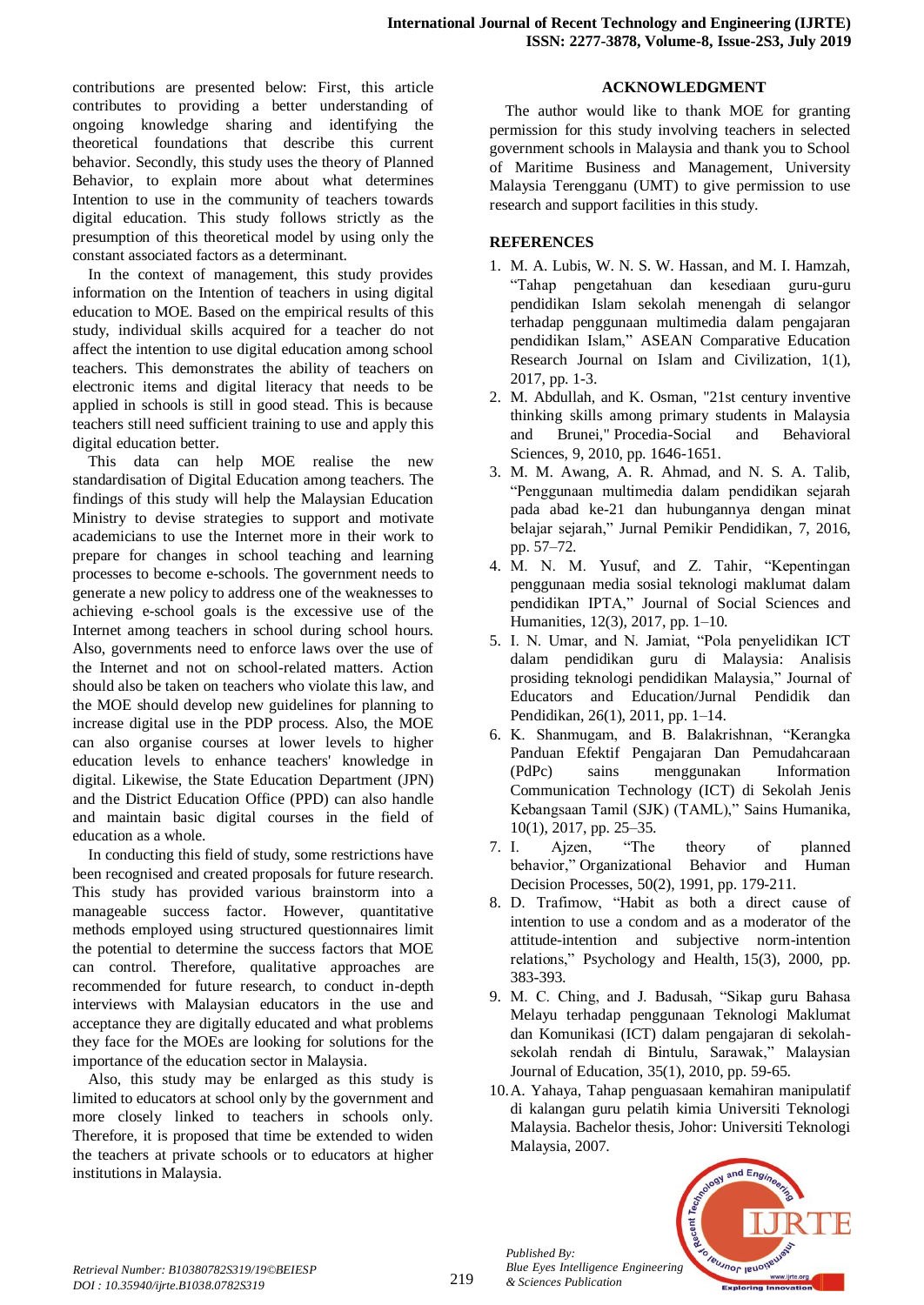- 11.J. Holwerda, The relationship between entrepreneurial skills and intentions. Bachelor thesis, Kainuu: Kajaani University of Applied Sciences, 2018.
- 12.N. J. B. Mahomed, "Hubungan antara pengharapan, sikap terhadap perkhidmatan kaunseling dan niat untuk mendapatkan perkhidmatan kaunseling dalam kalangan pelajar berisiko. Master thesis, Selangor: Universiti Putra Malaysia, 2014.
- 13.F. H. Fanning, and J. M. Ricks, "Attitudes, social norms and perceived behavioral control factors influencing participation in a cooking skills program in rural Central Appalachia," Global Health Promotion, 24(4), 2017, pp. 43-52.
- 14.M. Igbaria, S. Parasuraman, and J. Baroudi, "A motivational model of microcomputer usage," Journal of Management Information Systems, 13(1), 1996, pp. 127-143.
- 15.L. C. Howe, and J. A. Krosnick, "Attitude strength," Annual Review of Psychology, 68, 2017, pp. 327-351.
- 16.W. P. McCarty, J. S. Zhao, and B. E. Garland, "Occupational stress and burnout between male and female police officers: Are there any gender differences?" Policing: An International Journal of Police Strategies and Management, 30(4), 2007, pp. 672-691.
- 17.S. M. Kabir, A. Haque, and A. Sarwar, "Factors affecting the intention to become an entrepreneur: A study from Bangladeshi business graduates perspective," International Journal of Engineering and Information Systems, 1(6), 2016, pp. 10-19.
- 18.S. Brouwer, B. Krol, M. F. Reneman, U. Bültmann, R. L. Franche, J. J. L. Van Der Klink, and J. W. Groothoff, "Behavioral determinants as predictors of return to work after long-term sickness absence: An application of the theory of planned behavior," Journal of Occupational Rehabilitation, 19(2), 2009, pp. 166– 174.
- 19.R. Teehan, and W. Tucker, "A simplified lean method to capture customer voice," International Journal of Quality and Service Sciences, 2(2), 2010, pp. 175-188.
- 20.M. S. Rahman, A. M. Osmangani, N. M. Daud, and F. A. M. AbdelFattah, "Knowledge sharing behaviors among non academic staff of higher learning institutions: Attitude, subjective norms and behavioral intention embedded model," Library Review, 65(1/2), 2016, pp. 65–83.
- 21.R. E. Rhodes, K. S. Courneya, and L. W. Jones, "The theory of planned behavior and lower-order personality traits: Interaction effects in the exercise domain," Personality and Individual Differences, 38(2), 2005, pp. 251-265.
- 22.S. Chuchinprakarn, Application of the theory of reasoned action to on-line shopping. 2005, Available: https://www.bu.ac.th/knowledgecenter/epaper/jan\_jun e2005/supanat.pdf.
- 23.I. Ajzen, Attitudes, Personality and Behavior. Illinois: Dorsey Press, 1988.
- 24.J. Cestac, F. Paran, and P. Delhomme, "Young drivers' sensation seeking, subjective norms, and perceived behavioral control and their roles in

predicting speeding intention: How risk-taking motivations evolve with gender and driving experience," Safety Science, 49(3), 2011, pp. 424-432.

- 25.C. W. Utami, "Attitude, subjective norms, perceived behavior, entrepreneurship education and self-efficacy toward entrepreneurial intention university student in Indonesia," European Research Studies Journal, 20(2A), 2017, pp. 475-495.
- 26.F. R. Anggraini, and F. A. Siswanto, "The role of perceived behavioral control and subjective norms to internal auditors' intention in conveying unethical behavior: A case study in Indonesia," Review of Integrative Business and Economics Research, 5(2), 2016, pp. 141-150.
- 27.A. Y. Smith, Attitude, subjective norm, and perceived behavioral control as indicators for nurse educators' intention to use critical thinking teaching strategies: A structural equation model analysis. PhD thesis, Michigan: Andrews University, 2015.
- 28.M. A. Close, L. A. Lytle, D. G. Chen, and J. V. Anthony, "Using the theory of planned behavior to explain intention to eat a healthful diet among Southeastern United States office workers," Nutrition and Food Science, 48(2), 2018, pp. 365-374.
- 29.R. E. Rhodes, and L. Dickau, "Moderators of the intention-behaviour relationship in the physical activity domain: A systematic review," British Journal of Sports Medicine, 47(4), 2013, pp. 215-225.
- 30.F. D. Davis, "Perceived usefulness, perceived ease of use, and user acceptance of information technology," MIS Quarterly, 13(3), 1989, pp. 319- 340.
- 31.K. K. F. So, H. Oh, and S. Min, "Motivations and constraints of Airbnb consumers: Findings from a mixed-methods approach," Tourism Management, 67, 2018, pp. 224-236.
- 32.T. Ramayah, M. Jantan, and B. Aafaqi, "Internet usage among students of institutions of higher learning: The role of motivational variables," 1st International Conference on Asian Academy of Applied Business Conference, 2003, pp. 134-144.
- 33.M. Aristian, D. B. Setyohadi, and B. L. Sinaga, "Faktor yang mempengaruhi niat penggunaan elearning oleh mahasiswa pada Universitas Atmajaya Yogyakarta," Seminar Nasional Teknologi Informasi dan Komunikasi, 2017, pp. 322-327.
- 34.M. Ham, M. Jeger, and A. F. Ivković, "The role of subjective norms in forming the intention to purchase green food," Economic Research-Ekonomska Istraživanja, 28(1), 2015, pp. 738-748.
- 35.A. Buhmann, and P. S. Brønn, "Applying Ajzen's theory of planned behavior to predict practitioners' intentions to measure and evaluate communication outcomes," Corporate Communications, 23(3), 2018, pp. 377–391.



*Published By:*